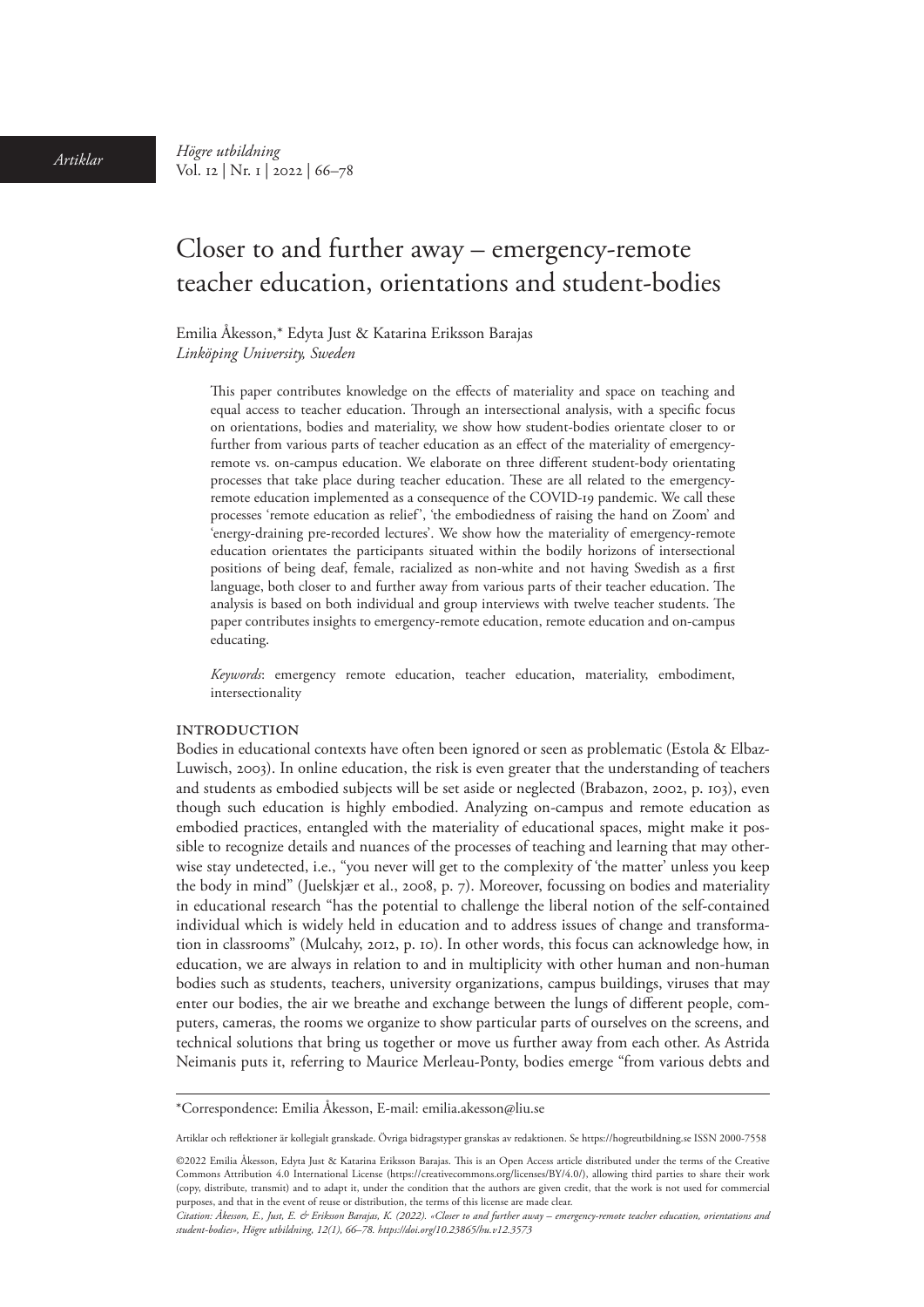connections to other bodies, whereby bodies are always chiasmically entwined with the world" (2017, p. 43).

This study focusses on the embodied situatedness of teacher students at Swedish universities and discusses the entanglement of bodies and materiality in emergency-remote education. Furthermore, it highlights unequal outcomes of the pandemic in higher education through the lens of orientations. Sara Ahmed leans on a queer, feminist and anti-racist phenomenology when stating that "[t]o think with orientations is to think of how we are involved in worlds" (2014, p. 95). This paper investigates teacher education, and we show how this seems both to be and not be in reach for the participating students' bodily horizons. Ahmed defines bodily horizon as "a space for action, *which puts some objects and not others in reach*." (2006, p. 66, italics in original). The teacher education is here to be understood as a knot of materiality; where the material is active, "it makes us swerve, it trips us; it is a knot of the textual, technical, mythic/oneiric, organic, political, and economic" (Haraway, 1994, p. 63). The knot of materiality coming together in teacher education contains, for example, cameras, campus buildings, course literature, curricula, digital software, faculty, learning, participation, pre-recorded lectures, student-bodies, teacher-bodies, and teaching. We understand these parts of education as fluid, moving closer to or further from each other.

In mid-March 2020, during the COVID-19 pandemic, Swedish universities went into distance mode following a recommendation from the Public Health Agency of Sweden, which meant that all teaching and research was to be conducted online, if possible. This move to distance education happened during a crisis as the least bad way of dealing with a threatening situation. In addition to the challenges of sudden online education, students and teachers have been affected by the ongoing pandemic in their everyday lives, for example being worried about loved ones, themselves and society. Drawing on intersectional theories, Yingqin Zheng and Geoff Walsham argue that the pandemic has led to the amplification of already existing societal structural inequality when it comes to, for example, racialization and class (2021, pp. 2–3). Both students and teachers have had differing situations and preconditions which have made the experience easier or more difficult. Here we take a closer look at student experiences.

#### Previous research

Some studies have explored the pandemic's psychological impact on students and have shown, for example, how emergency-remote education has led to increased anxiety and worries for students at an HBCU (Historically Black College and University) in the United States (Kee, 2021). Some studies also link increased anxiety with inequality. One study, in which the majority of the respondents were undergraduate students in the northeastern United States, showed that students of colour and female students experienced poorer emotional well-being than white and male students (Clabaugh et al., 2021). Another study from the United States confirms these results and shows that female, non-white and first-generation students experience higher levels of worry related to, for example, finances and access to medical care (Gillis & Krull, 2020). These groups also tend to have less access to dedicated workspaces, which can make remote learning more difficult.

Despite the aforementioned studies, there is a gap in knowledge when it comes to qualitative studies that look into the more complex processes that engender students' experiences during remote education. These are the experiences of students who faced discrimination based on, for example, race, dis/ability and gender, long before emergency-remote education was initiated.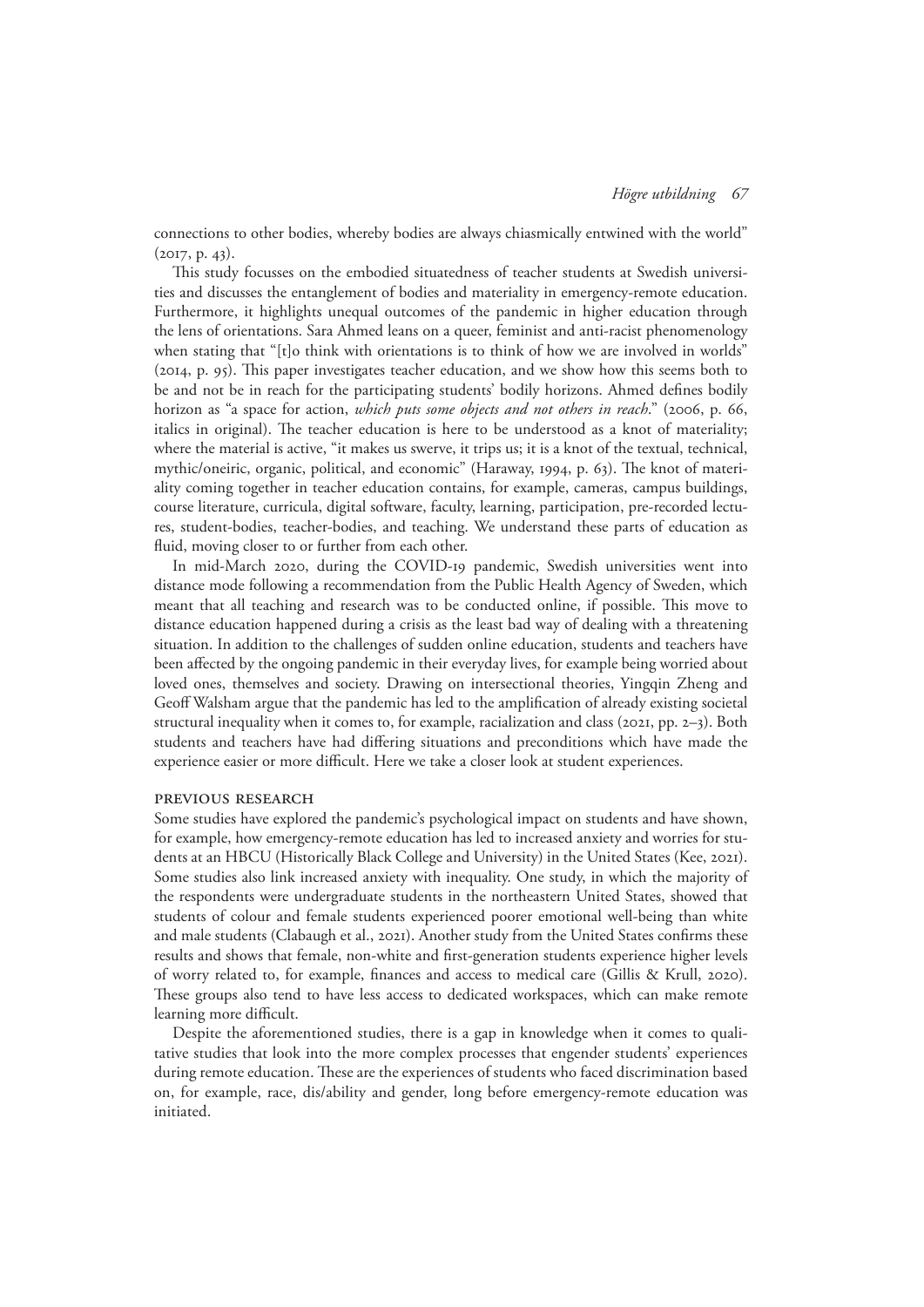#### AIM

The overall aim of this paper is to contribute to knowledge about the effects of materiality and space on teaching and equal access to teacher education. This is done through an intersectional analysis of accounts from students who experienced both on-campus education and emergency-remote education, with a specific focus on orientations, bodies and materiality. The paper contributes insights to emergency-remote education, remote education and on-campus education. The research question that we examine is:

How are student-bodies orientated closer to or further away from teacher education as an effect of the materiality of emergency-remote vs. on-campus education?

### Theoretical thinking technologies

In this article, we use a combination of feminist phenomenology and feminist posthumanism (see Neimanis, 2017) with intersectionality (Hill Collins, 2019). Patricia Hill Collins, among others, has pointed out how intersectionality contributes to an analysis of how societal power structures form social realities and how "the connectedness of different systems of power has proven to be an important one for theorizing power relations and political identities" (2019, p. 30). Here, an intersectional identity is understood as a process, rather than a stable category, where the focus is on structures that connect to individual experiences, where "[t]he social location of individuals and groups within intersecting power relations shapes their experiences within and perspectives on the social world" (Hill Collins, 2019). Further, Heidi Safia Mirza has shown that the ontology of intersectionality can be useful in understanding the embodied experiences of higher education students, who are "simultaneously positioned in multiple structures of dominance and power as gendered, raced, classed, colonized, and sexualized 'others'" (2018, p. 2).

The idea of body and materiality as entangled is used in the aforementioned theories of feminist phenomenology and feminist posthumanism, which will be used in the present study. Michalinos Zembylas shows how "[t]he implications of exploring the interconnections among bodies, emotions and classrooms invite us to consider the radical possibilities of understanding teaching and learning as a landscape of bodies, utterances, spaces and texts" (2007, p. 65). For Ahmed, spaces and bodies are inseparable; thus, "spaces are like a second skin that unfolds in the folds of the body" (2006, p. 9). Here, we follow the idea of spaces as material, where power in an intersectional understanding is produced not only through social interaction, but also, as described by Karen Barad, in relation to intra-acting materiality, where both human and non-human actors are considered to be agential (2007, p. 66). Jasbir K. Puar, following Barad, states that "matter is not a 'thing' but a doing" (2012, p. 57).

With the support of the concept of orientations, it is possible to study closeness and connections to objects (Ahmed, 2010, p. 24), where neither the objects nor the orientated bodies are neutral but are accompanied by their values (Ahmed, 2010, p. 34). To be orientated is to feel at home. It is a state in which a body is able to move smoothly and extend into a space, a state that might pass unnoticed. When we are disorientated, in contrast, we might notice the lack of orientation (Ahmed, 2006, pp. 5–6). Sometimes, bodies might feel disorientated, even where they are given a place (Ahmed, 2006, pp. 11–12), i.e., "when bodies are 'here', but are not presumed to belong here; bodies can be strangers in places they call home" (Ahmed, 2014, pp. 95–96). Education itself can be defined as an "orientation device" (Ahmed, 2010, p. 54). An example of this is when a student is formally admitted to an educational programme, but still feels "out of place" due to somatic norms.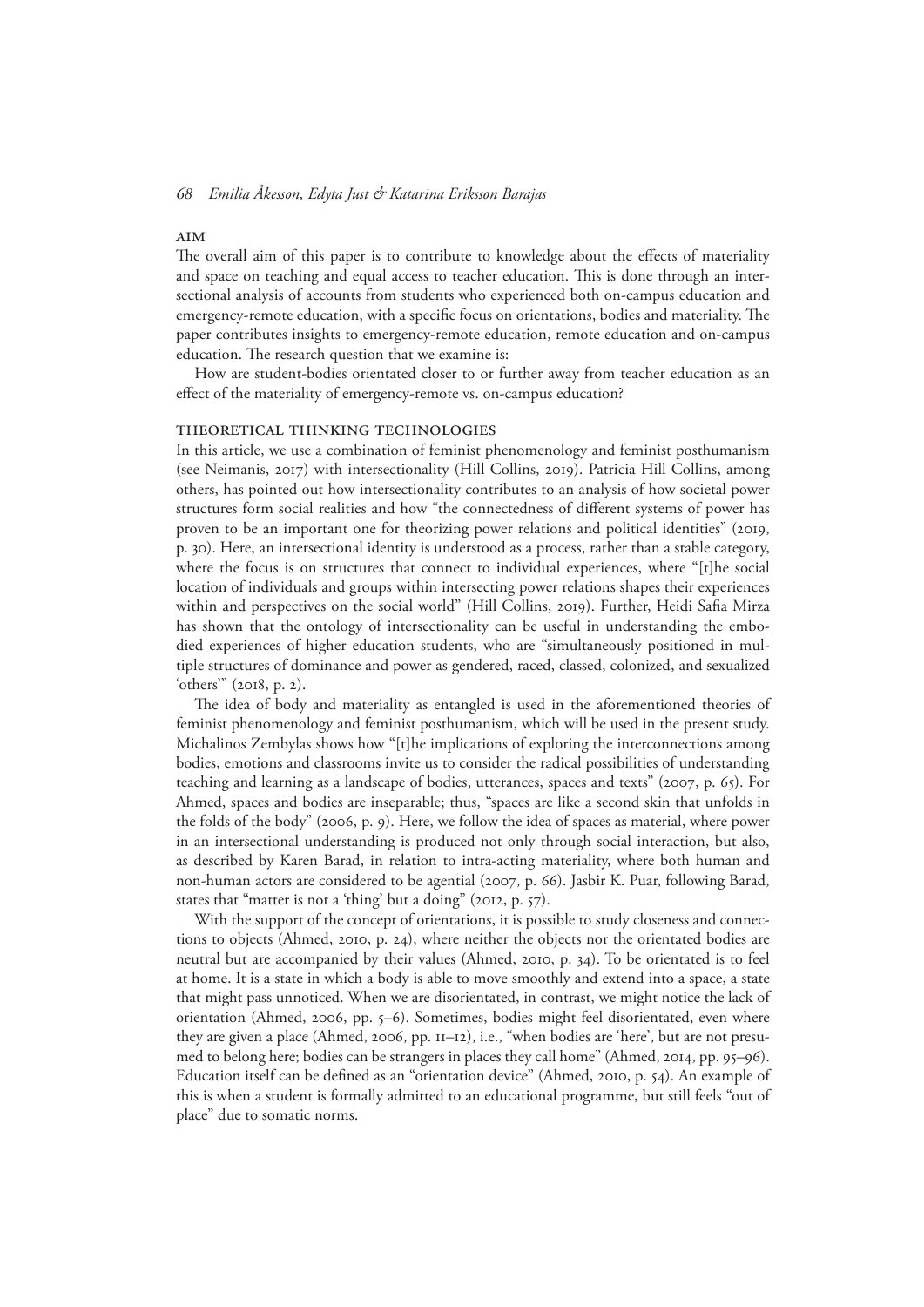Combining an intersectional theoretical approach with the aforementioned idea of body and materiality could, in practice, be facilitated by the concept of somatic norms. Somatic norms are the sometimes invisible structures that saturate our everyday lives. According to Nirmal Puwar, somatic norms manifest in how certain bodies historically and repeatedly have been associated with certain spaces (2004, p. 8). One example is how the space of higher education is coupled with the bodies of white able-bodied, middle or upper-class men, where others have historically been excluded from these spaces. Ahmed accounts for the normative while stating that "the normative can be considered an effect of the repetition of bodily actions over time" (2006, p. 66). Even when these repetitions change, such as in higher education, where others are now formally allowed to enter, and at times may even numerically dominate in the space, the somatic norms still operate, but in more subtle ways.

# **METHOD**

The participants of the present study were recruited through visits at universities, social media and emails. The first author (EÅ) made fifteen visits in teacher education classes at three universities to present the project. Through these visits, about 500 students were reached. More visits were planned when the COVID-19 pandemic made the universities go into remote mode. An announcement about the project was posted in about ten Facebook groups (mostly groups related to being a teacher student), and emails were sent to 17 student groups/organizations (for example gathering LGBTQ students). The announcement that was spread through posters, social media, emails and visits declared, for example, that the project was looking for teacher students who themselves identified as breaking norms, such as heteronormativity, norms of whiteness or norms related to functionality (dis/ability), or as interested in talking about such norms. The information also gave some concrete examples on what limiting norms in an educational setting might look like. Twelve students who self-identify as breaking norms set by an intersectional power dynamic, or who were interested in talking about these norms, ended up as participants of the study.

One unexpected aspect of the stories told by some of the students was their reactions and emotional responses to the emergency-remote teaching they were subjected to during this period. This aspect, which was not initially a focus of the project, is at the center of the present paper.

Individual interviews with the participants took place during March and April 2020, followed by two group interviews in December 2020, where in total six participants chose to participate. The individual interviews focussed on the participant experiences when it came to intersectional norms and feelings related to this, while the group interviews were based on excerpts from the individual interviews. The individual interviews were between one and one-and-a-half hours long, while the group interviews were two hours each. Four students participated in one group interview, and two students in the other. The group interviews took place as organized dialogues based on excerpts from the individual interviews. Ten of the individual interviews, and both group interviews, took place online as a consequence of the COVID-19 pandemic. The project was approved by the Swedish Ethical Review Authority.1 The pronouns, names and terms used to describe the participants have been chosen by the participants themselves. The participants' identities are described in the analysis in relation to where it is relevant. The participants were all studying teacher education at the time of the interviews.

Swedish Ethical Review Authority (Ref. No. 2019-05252).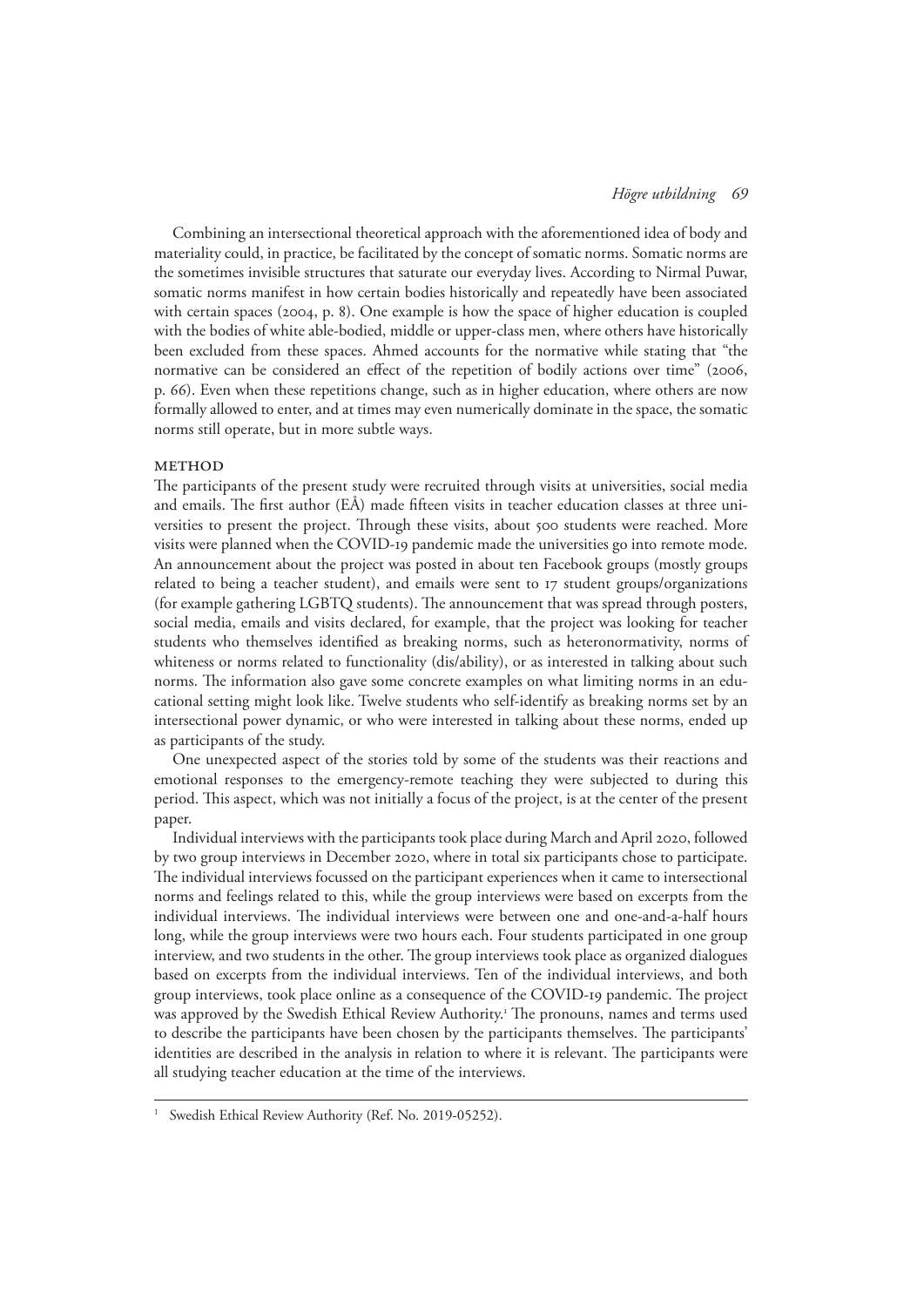The interviews were recorded and transcribed. Thematic analysis was used to analyze the transcriptions of the interviews. Thematic analysis is, according to Braun and Clarke, a tool for "identifying, analyzing and reporting patterns" (2006, p. 79), where the researcher is to be seen as a producer of themes, sculpturing the data. Emergency-remote education was not an initial focus of the larger research project, but something that was detected as relevant when analyzing the material. Because of this, no particular questions were asked about the emergency-remote education, nor about the participants' earlier experiences of remote education. The examples and extracts chosen for discussion in this paper come from narratives from five of the participants. The analysis as a whole builds on what was said in both the group interviews and the individual interviews. All excerpts but one are taken from the group interviews. The excerpts in focus were chosen because they touched upon the emergency-remote education and compared it to on-campus education.

# Orientating processes

Below, we elaborate on three different student-body orientating processes that take place during teacher education. These are all related to the emergency-remote education implemented as a consequence of the COVID-19 pandemic. We call these processes, 'remote education as relief', 'the embodiedness of raising the hand on Zoom' and 'energy-draining pre-recorded lectures'. We show how these processes are set in motion through the bodily and material presences in various situations. In other words, we show how the student-bodies are orientated closer to or further away from various parts of the teacher education, on account of entanglement with other bodies and materiality within the educational spaces.

#### *Remote education as relief*

For several of the participants in this study, everyday life in higher education is associated with such phenomena as stressful situations, exclusion, harassment, emotional work and internal negotiations, together with efforts to inform and educate others on, for example, their own identities or needs and social justice issues. These activities are related to the participants' bodily horizons of situatedness as inhabiting minority positions within the education, and/or their engagement in social justice issues. One example of this is to be found in Noura's narrative. Noura's experience of teacher education has been affected by somatic norms of whiteness. Noura migrated to Sweden from a North African country approximately ten years ago, and Swedish is not her first language. She is racialized as non-white, and she wears a hijab.<sup>2</sup> Noura had heard from others that there was a norm of whiteness at her university before she started there. Others had recommended that she go instead to another nearby university that is known to be more diverse. Noura decided not to do so, and in relation to this she describes herself as "someone who dares." Now, Noura sees it as her mission to challenge the norms of whiteness in each course she takes.

Noura has not felt comfortable during on-campus education. She experiences norms of whiteness through a homogenic faculty and a lack of social belonging among her classmates. The homogeneity of the faculty can be interpreted as confirming that the institutional space is repeating how some bodies are able to pass, and others are not. Ahmed states that repetition is not about a simple body count. "Rather what is repeated is the very style of embodiment, a way of inhabiting space, which claims space *by the accumulation of gestures of 'sinking' into that space.*"

Note that the descriptions of the participants below were chosen by themselves, both spontaneously and when asked. However, in the text, we only mention identity categories that are relevant for the issue in question.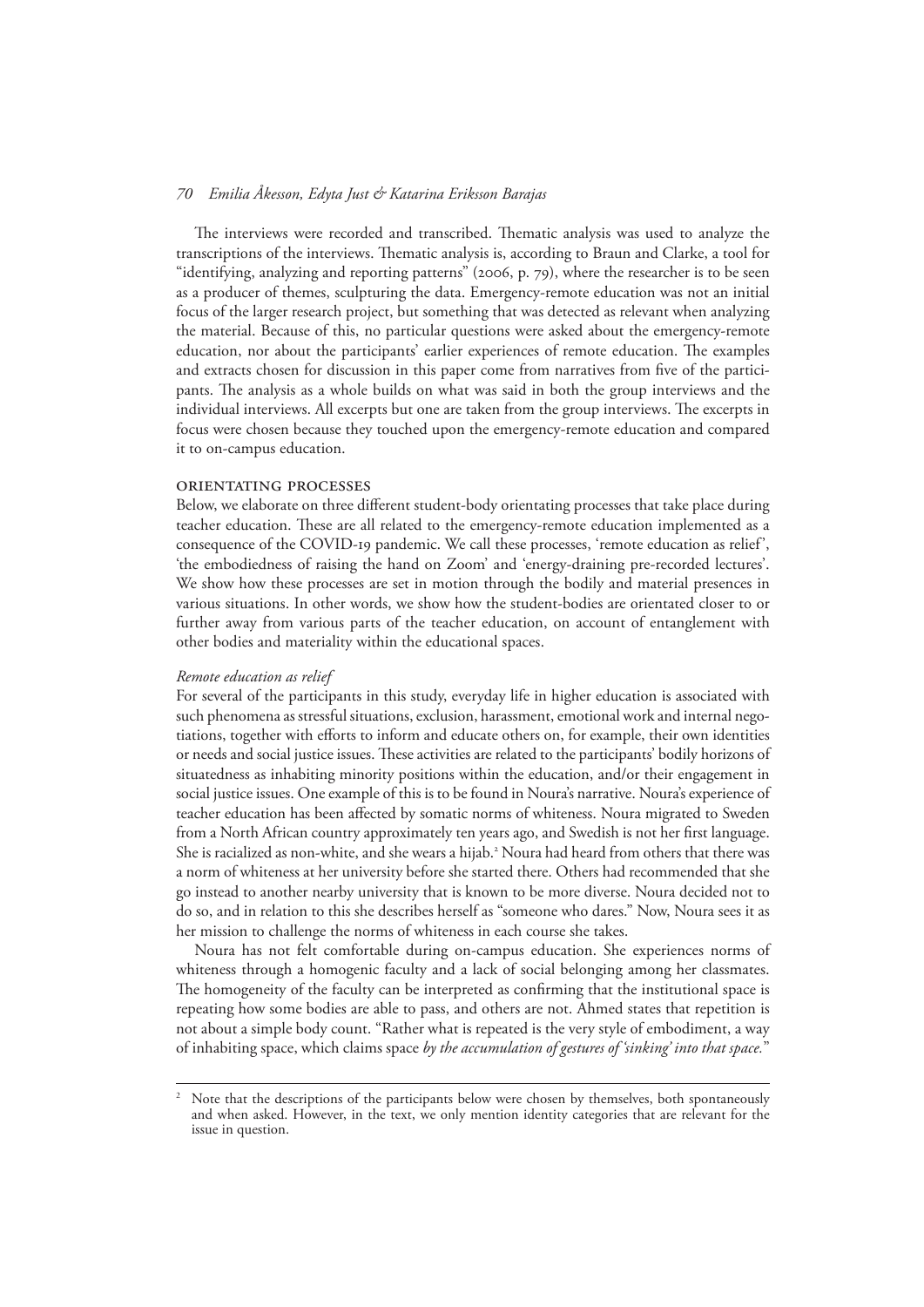(Ahmed, 2006, p. 136, italics in original). Having the possibility to sink into a space may enable one to feel comfortable: this is where a body inhabits a space with ease (Ahmed, 2006, p. 134). Noura is missing this ease and comfort during her on-campus education, since she is not passing through the white space.

Noura describes her situation as one in which she simultaneously struggles with the content of the courses and the social aspects of the education. She describes the class as divided into informal groups, and mentions that she is stuck in a "middle position." Additionally, she has experienced explicit exclusion in the social environment, and there have been situations where she felt as if she was not going to make it. She explains that she feels as if she does not belong, and that this has been a terribly heavy burden. Instead of being thrown into despair, however, Noura states that she knows that she is a good student, and that this is her strength. When the teacher education went remote, Noura felt that this was relatively comfortable: she does not miss being on the university campus, and she is coping. Noura says: "So it feels, yes, you don't have to struggle all the time, kind of […], but I only have to relax, and I am performing well." (Noura, Pos. 144).

Other participants describe similar feelings of relief when their education entered remote mode. Petra, who is a heterosexual cis<sup>3</sup> woman, is taking teacher education to become a physical education teacher. She shares that she is not on campus more than she has to be, and says that the environment is loud and macho (Swe. *grabbig*), where people shout at each other a lot. According to Petra, the programme has had "700 group projects," where the boys have not done anything, and girls have had to take responsibility and lead the project. She describes the environment as stereotypical in every sense possible, permeated by heteronormativity. There is a permanent, unquestioned division between boys and girls when it comes to such issues as the physical environment of changing rooms. She gives examples of sexist comments made by male students to female students during swimming practice, and tells how a teacher in class stated the fact that boys are better than girls when it comes to sports involving balls. Petra describes her experience of the remote mode like this:

## Excerpt 1.

But, I really feel the feeling of like, not having to meet these people who just scream and yell and just live a totally different life somehow. Ehm, who are very hard to, kind of, answer to or, meet, or talk to, in a sensible way. I have also had very many group projects. Or only a lot of group projects, where you were never allowed to choose your group by yourself. And to kind of always have to stand up for these things, to be this "good student", who reads, the good one who has any kind of structure and does something. It has been really nice, just not having to meet, IRL, hehe. (Group interview 1, Pos. 105)

For Petra, the transition to remote education creates relaxation. She says that it has been tremendously nice to avoid seeing "these people" who are her classmates. One interpretation of this is that she feels relief to be away from, for example, the on-campus loud and somatic norms of masculinity, heteronormativity and cisnormativity that shape the spatial experience of on-campus education, and that are not present in the remote mode.

<sup>3</sup> Cisgender is defined by Merriam Webster Dicitonary as "relating to, or being a person whose gender identity corresponds with the sex the person had or was identified as having at birth" (cisgender, 2022). In. (2022). *Merriam Webster Dictionary*. Retrieved March 21, 2022, from [https://www.merriam](https://www.merriam-webster.com/dictionary/cisgender)[webster.com/dictionary/cisgender](https://www.merriam-webster.com/dictionary/cisgender)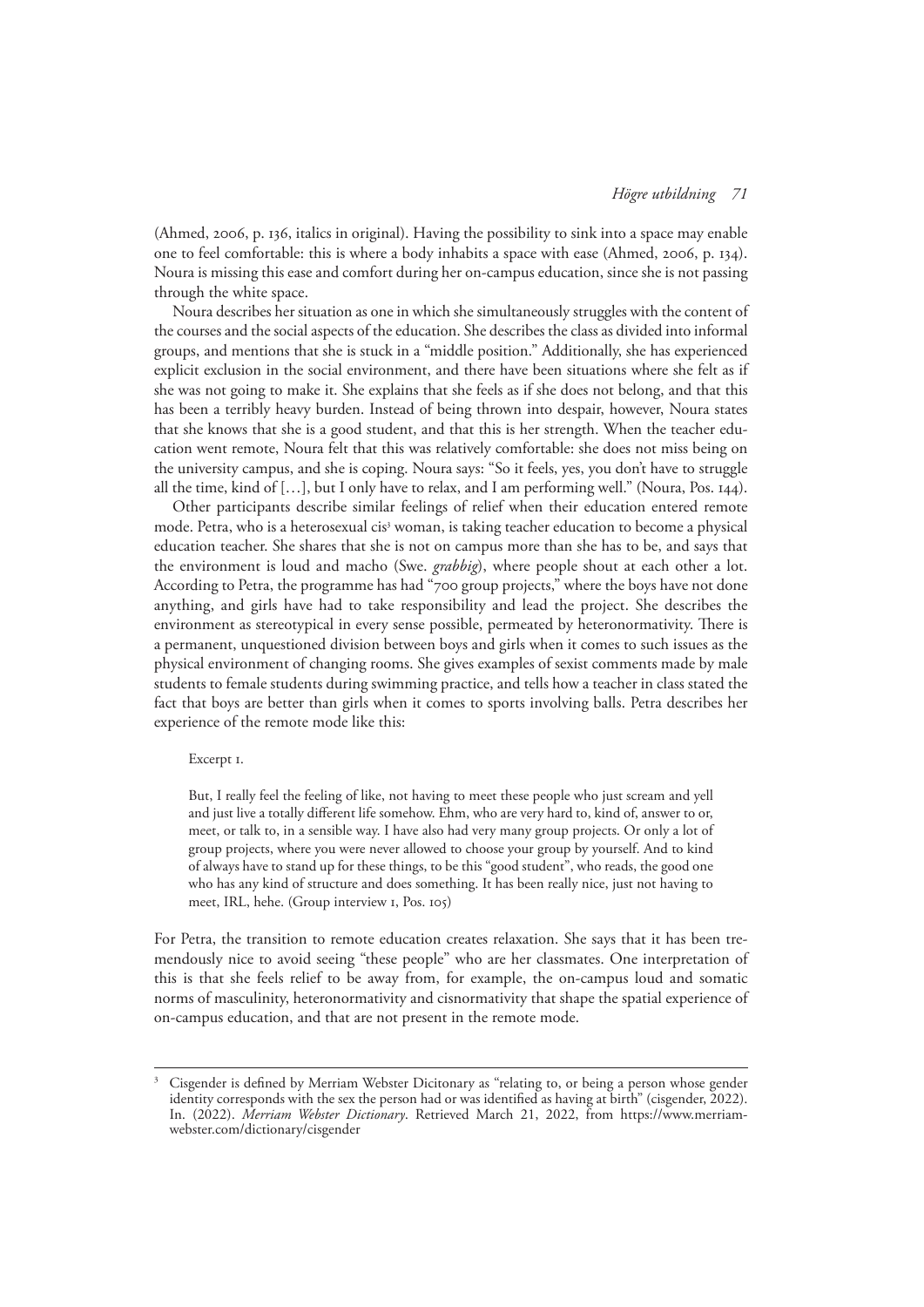These two examples, from Noura and Petra, indicate a paradoxical movement of bodies and materiality, a flow that is initiated by the introduction of emergency-remote education. Noura gains respite from the social environment of her education, and she does not have to struggle all the time. She can now relax and "perform well," which can be interpreted as meaning that she can focus solely on the learning process – on her studies. Petra expresses that it feels really pleasant not to have to meet people, and not to have to be the person who takes responsibility in groups when no one else does. Leaning on Barad's (2003) idea of materiality and bodies as intra-acting in a never-ending process of increase and decrease of agency, we can understand these processes as composed of a multitude of bodily and material activities. As Barad puts it: "The world is an ongoing open process of mattering through which 'mattering' itself acquires meaning and form in the realization of different agential possibilities." (2003, p. 817). In this case, the material shaping of the production of agency, i.e., the bodily relaxation and the experienced respite, consists of the cables that transport internet connections, the radio frequencies that transport signals between devices, computer screens, and hardware, together with the myriad of programming languages that make online communication possible. This materiality, together with the teacher-bodies and student-bodies positioned mainly in their homes, creates a form of student-body-agency in the remote mode of education that differs from the on-campus experience. The paradoxical process occurs when the student-bodies, due to the emergencyremote mode of the education, are directed away from the traditional physical space of the university – campuses, classrooms, assembly halls, swimming halls, changing rooms, cafeterias and libraries. This redirection creates, in turn, an opportunity to orientate towards other parts of the education. In this mode, a space unfolds in which the student-bodies can feel a relaxation that may facilitate learning and participation.

Ahmed claims, in the spirit of phenomenology, that what we are orientated towards needs to be other than us (2006, p. 115). With support from Barad's posthumanist approach of intraactivity, where "[h]umans are part of the world-body space in its dynamic structuration" (2007, pp. 170–171), we would rather suggest that orientation is possible because of how bodies, as multiple subjects, are in constant flow with materiality. In this case, we might understand how the body is extending while orientating towards other parts of the education, and how this happens in a non-stable process, where this orientation might simply be a momentary snapshot of extension into the educational space. We further elaborate on the mobility and possibly transitory nature of the orientation with an example from the interview with Naima.

In on-campus education, Naima, who describes herself as a working-class woman racialized as non-white, has been struggling with countless stressful situations, where she finds it necessary to educate others, both teachers and students, on such issues as social justice and anti-racism. This has created fatigue and a constant negotiation as to whether she should speak up or stay silent in various situations. When it comes to the emergency-remote education, Naima shares a similar experience of relaxation as Petra and Noura, but she also expresses something else.

#### Excerpt 2.

But I thought in the beginning, just when they said that we were going to distance I said "Yes!", that is, it was so nice not to have to meet people. But now I miss being in a… well it is mostly that one wants to be somewhere else. I have back pain, I can't take sitting at the kitchen table. But it has been nice to get out, but, and I don't know, maybe see others now also. (Group interview 1, Pos. 121)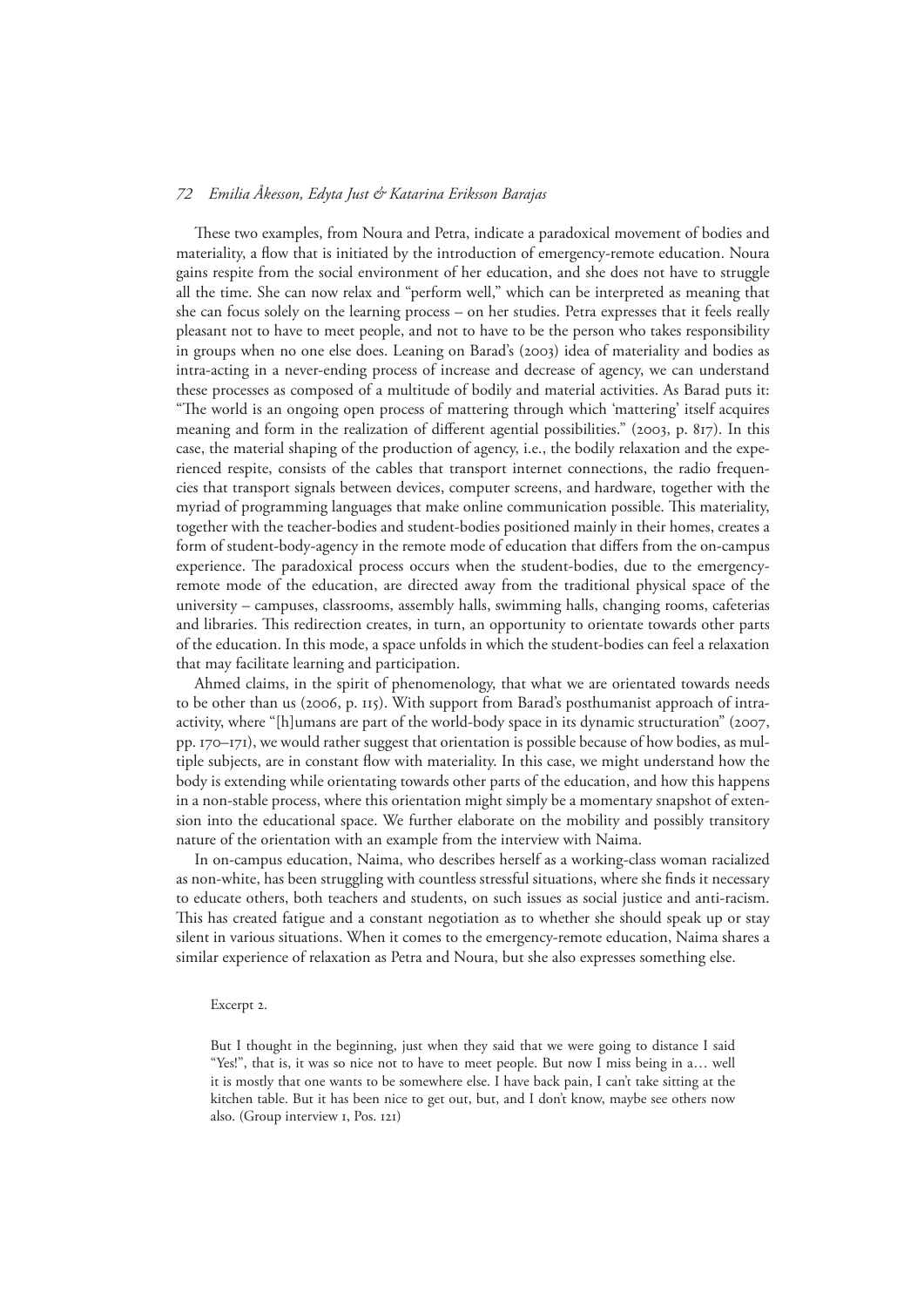For Naima, the experience of emergency-remote education has changed over time. Initially, the feeling of relief was palpable, when she could avoid meeting the teachers and other students. However, as time passed (at the time of the interview, she had had nine months of emergencyremote education), she got tired of remote education in two ways. First, Naima describes how remote education forces her to sit and work at her kitchen table, which causes bodily pain. The lack of a proper home office, where the kitchen table and (we assume) a regular kitchen chair constitute the everyday picture of where the body should be positioned. These objects generate back pain and fatigue, and lead Naima to express that she cannot take it anymore. Naima most probably did not have a proper office with an ergonomic chair during on-campus education, either. However, she performed more bodily movement when going to the university and had access to more varied forms of workspaces, such as the library and university spaces. Second, Naima expresses that the feeling of missing other people has emerged as time has passed. The longing for connection to the social environment, which the campus offers, takes over and blurs the initial experience. While the initial reaction to emergency-remote teaching created a feeling of relaxation, which had, in turn, the potential to increase closeness to the education, as the distraction of other people was eliminated, Naima's later experiences can be interpreted as orientating the body in other directions. The furniture that shapes the body in a direction of pain and the distance that creates a longing for connection with others may indicate a move away from the kitchen table, hence an orientation away from participating.

# *The embodiedness of raising the hand on Zoom*

Ebba, who is a woman racialized as white, describes her first year in teacher education, when the teaching took place on campus, as a period of disappointment from a lack of gender perspectives and struggles related to sexism expressed by her classmates. She has been called "sweetie" (Swe. *lilla gumman*) in a belittling way by a male classmate during a seminar and exposed to rape "jokes" told by another male classmate during groupwork in the library. Moreover, she points out that the boys in her class take up a lot of space and attention at seminars, and describes herself as one of the few girls in class who "thinks out loud." But when it comes to emergency-remote education, Ebba's approach to speaking at seminars has altered. In the group interview, Ebba shares her difficulties with remote education, and describes Zoom as particularly demanding for her when it comes to the action of raising her hand. Ebba herself interprets this as related to gender.

Excerpt 3.

And yes, but like this, now on Zoom, many teachers also want you to raise your hand, physically, you should kind of sit like this and raise your hand. And for me it feels damn hard while all the guys just. We have talked a bit about it and they say "No, what do you mean, you just have to raise your hand, just do it, you know", while we think it is damn hard, and I think that says something about, yes but, that one is this "second sex," that is to capture a room is not as easy for us, in my class at least, when we have talked about this. (Group interview 2, Pos. 73)

When Alva, the other participant in this group interview asks further questions, Ebba expands on her experience:

Excerpt 4.

A: You said that the thing about physically raising your hand, that it can be difficult, is it the roll call or is it any particular activity… where raising your hand is difficult?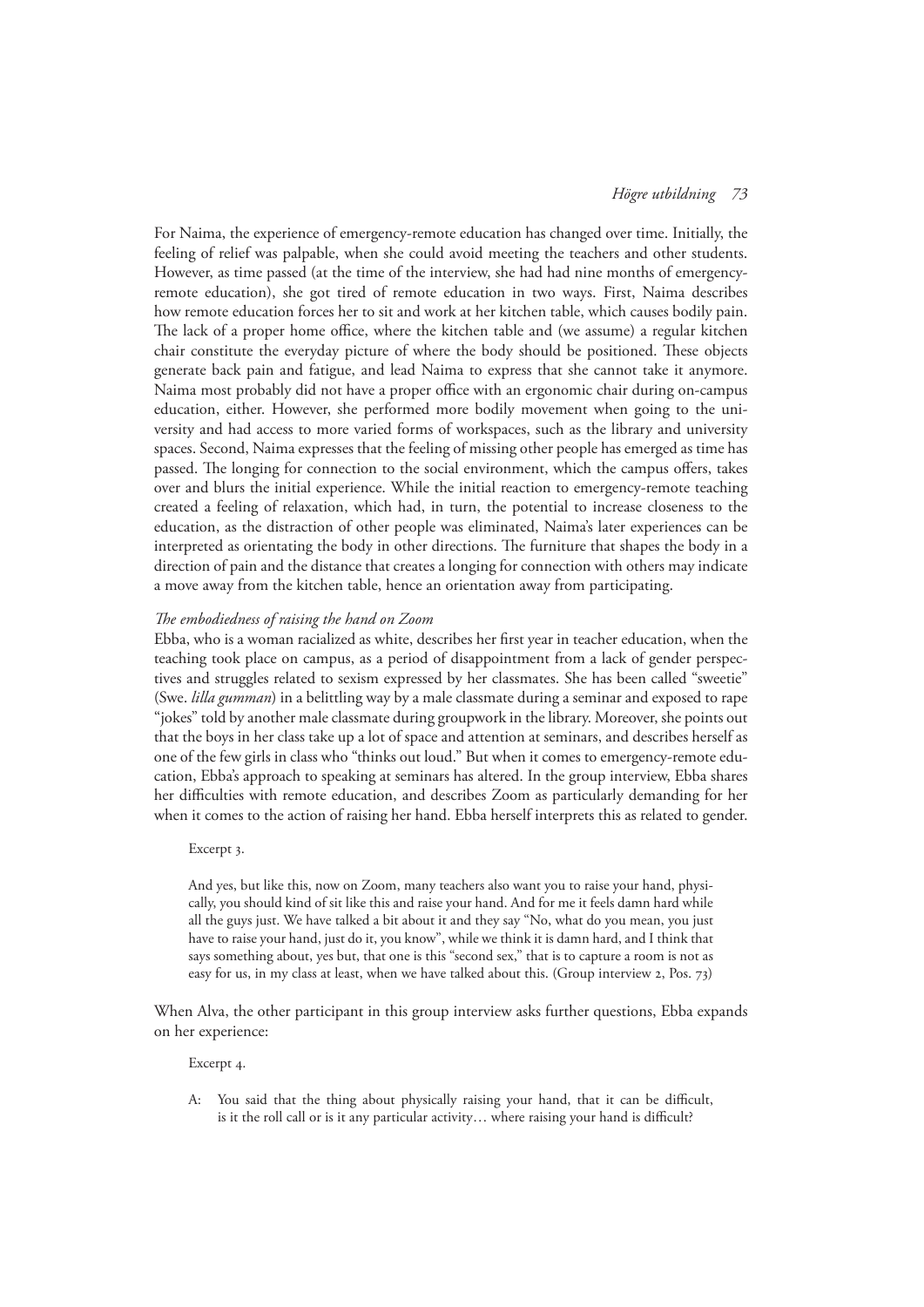- Eb: No, that's, it is more, I think it is more like this embodied, to be like this ok 'here I am' kind of [raising her hand straight up]. "Now I am going to talk," so that if I want to have the floor kind of, eh, and I think it feels difficult. It is easier to just "ok I will say it quickly" kind of, but when it gets like this, now you should, now you have to show that you will take space, you have to show that you want to talk in this room among lots of others who also want to talk, then it gets very difficult. So, it is probably, when one is going to take space, in these situations, and kind of stand for something that you are going to say. So roll call no, but when you are going to share something.
- A: Yes ok. Yes, so you mean that it, that it can be difficult when others look at you or…
- Eb: Yes exactly, that eh… it is an interesting question. It is probably a mix of being like this, being "here I come, and I am going to take lots of space, you know," then I also think it is on Zoom, and because I don't see everyone it gets even more difficult than in a classroom. I also think it is difficult, to like this raise my hand, then I have time to start stressing about what people are going to think and how they will find what I am going to say. In other words, I begin to think too much, basically. In situations where I am going to take space and need to kind of fight among lots of others who also want to take space somehow. And that is probably even more difficult on Zoom than in reality I would say, for me. (Group interview 2, Pos. 77–80)

With the shift from on-campus education to emergency-remote education, something that was already an issue, that is to speak in class, i.e., to participate, has become even harder for Ebba. She describes her struggles as embodied. The resistance to speaking in class on Zoom comes from the feeling of non-spontaneity, namely, that she must wait for her turn, which makes her stressed about what she is about to say. It also comes from the fact that she must show with her body that she wants to talk. This can be understood against the background of Iris Marion Young's idea of the female body as "inhibited intentionality," where "[i]n performing a physical task the woman's body does carry her toward the intended aim, often not easily and directly, but rather circuitously, with the wasted motion resulting from the effort of testing and reorientation, which is a frequent consequence of feminine hesitancy" (2005, p. 38). The body is reaching towards speaking, that is, reaching towards participating, by embodying an "I can." Yet, on Zoom, this reaching ends up in an "I cannot." Related to this is Gail Weiss' (2015) interpretation of Merleau-Ponty and Young's understanding of how girls' and women's ability to overcome experienced negative bodily limitations must arise from a doing instead of a thinking. Thinking often results "in a half-hearted or partial withholding of effort that makes failure to complete the task a self-fulfilling prophecy" (Weiss, 2015, p. 82), and might therefore inhibit the doing.

One way to understand Ebba's internal negotiations is that the on-campus classroom provides a space in which to "do," resulting in a feeling of "I can." The physical classroom space of organized chairs, floors, walls, windows, and dispersed student-bodies is a space of materiality that orientates her body towards raising her hand or speaking out loud before thinking. This reinforces the experience that speaking in the context of the education is possible. Zoom, with its non-spontaneous structure, the close-up squares of people and the self-view,<sup>4</sup> restricts the userbody. The waiting makes the body start thinking instead of doing. Jeremy N. Bailenson (2021) suggests that the Zoom interface creates a situation in which people experience each other's

The self-view can be switched off, so others can see you, but you cannot see yourself. The default in Zoom, however, is that it is switched on.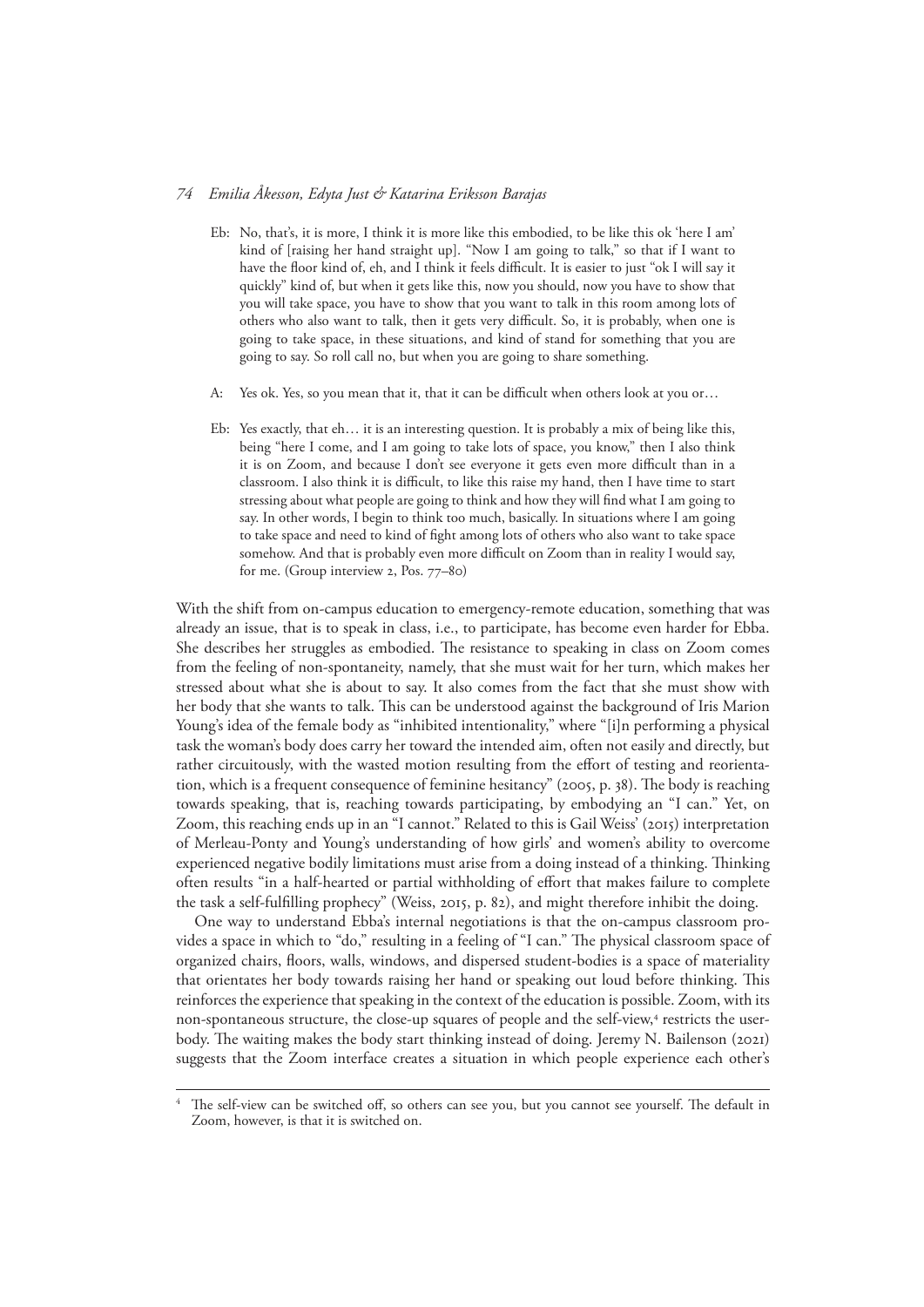faces as being as close as we usually are only with people with whom we are more intimate. The design of the digital platform makes us experience the interaction as if we are constantly having close-up eye contact with everyone in the room, whether we are speaking or not. As a result, the cognitive load on people using Zoom is much greater than it is in a physical meeting (Bailenson, 2021). As early as 2005, Selma Vonderwell and Sajit Zachariah stressed the importance of conducting "[r]esearch that investigates issues of interface design, learner participation patterns, and cognitive load in online learning [that] can enable instructional designers and educators to design effective online learning" (2005, p. 225). The default setting in Zoom, where one is exposed to a view of oneself, is a situation which we are spared in a regular classroom. Additionally, one study shows that women were more negatively impacted by seeing themselves on live video than men (Ingram et al., 1988).

The Zoom classroom is an assemblage of materiality different from the one experienced in a regular classroom. The intra-acting of the student and teacher-bodies' appearances on the digital platform of the interface, the squares of faces appearing on the screen, the experienced direction of their gazes, and the directives on how to digitally raise one's hand (physically), and the resulting waiting and the stress, direct Ebba's student-body towards an "I cannot." The embodied experience of emergency-remote education impedes the bodily action of raising the hand. This orientates the student-body further away from participating, and hence further away from this part of her education.

## *Energy-draining pre-recorded lectures*

In an emergency state such as the COVID-19 pandemic, teachers and university personnel have been under constant stress to "make things work." The message from leaders within university organizations has usually been to keep things going, not aim for perfection, and "do it good enough." A risk when it comes to this idea is that some students' experiences might be given lower priority, since dealing with these experiences may lead to extra workloads for teachers.

Alva, who is deaf, is attending a teacher programme based on sign language, where some of her classmates are also deaf. She is also taking courses with students who do not know sign language, and most of her teachers do not know it either. At times, the teaching lacks basic equal accessibility. During on-campus education, Alva often needs to educate and inform her teachers about the needs of deaf students. The need to educate is greater during emergency-remote education. Alva shares how the format of Zoom makes it more difficult to interact with others, since the procedure for taking turns speaking is less clear for her than in physical meetings. Her experience of online education is that it is based on auditive clues when it comes to taking turns in a conversation, which makes it more challenging for her to get into a conversation when using an interpreter online. Furthermore, in every class, she must remind teachers of how this works for her on Zoom.

Another part of the emergency-remote education that might hinder Alva's learning process is the pre-recorded lectures. In on-campus education, the lectures are simultaneously interpreted into sign language. When we met, the pandemic had been going on for nine months, and the pre-recorded lectures had not been interpreted into sign language. They were subtitled in Swedish instead.

# Excerpt 5.

[...] that we have pre-recorded lectures and so on, now during the Corona period, it means that they usually subtitle them, but don't have sign language for them, and so it has become almost over half a year that it has been like that now, that it is still do not ensure that there is a sign language interpreter […]. But right, that lectures also need to be in sign language,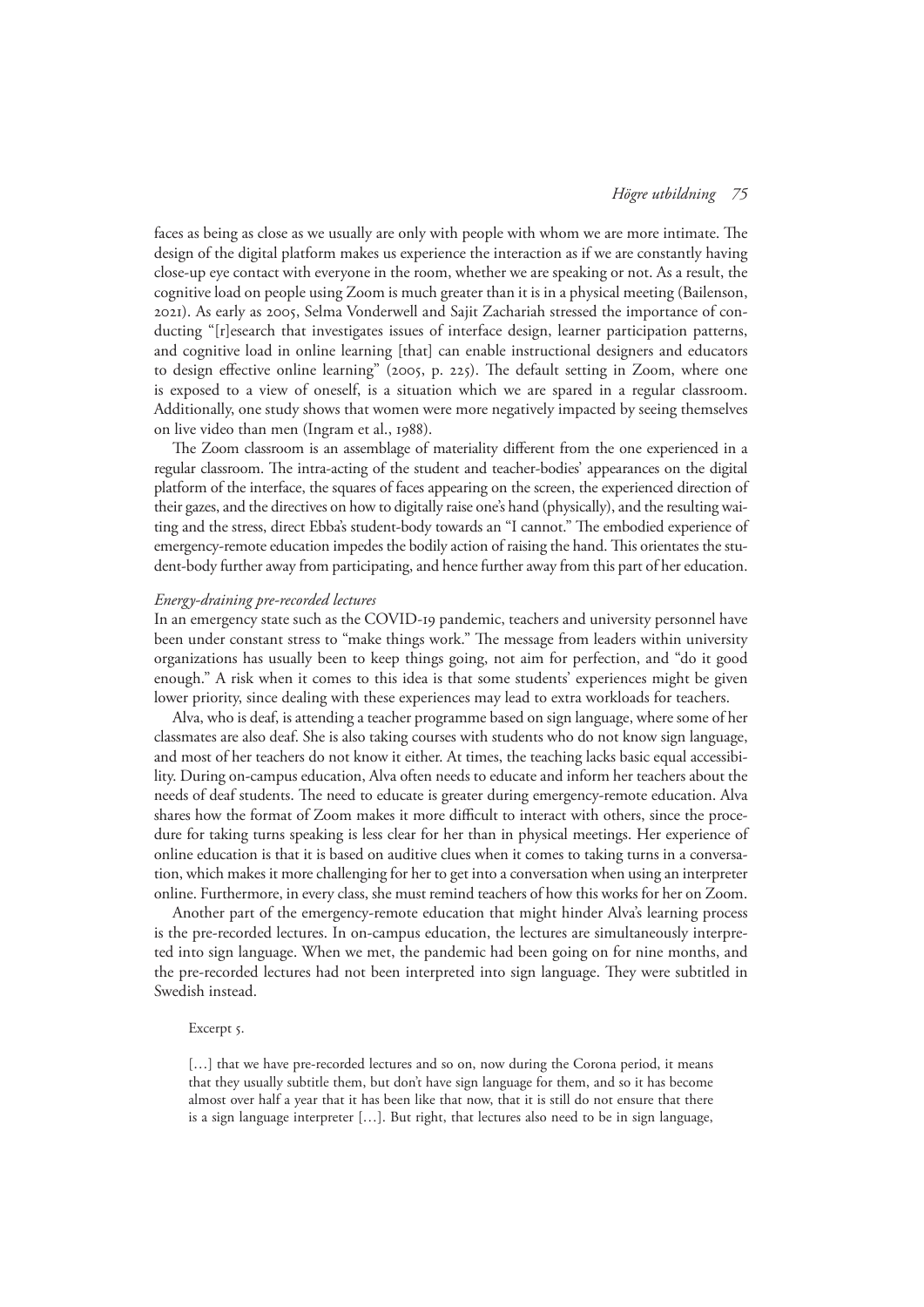if it is to be equal for someone hearing who needs speech and someone who then needs sign language, who has dyslexia for example, because it takes a lot of energy to read a text. But also, then that it is our second language, Swedish. Sign language is our first language, and then a second language, so it also makes a different, requires a different type of energy when it is another language you use. (Group interview 2, Pos. 71)

Alva draws attention to the fact that deaf students with dyslexia might suffer from the lectures being subtitled instead of interpreted, but the lack of an interpreter also creates inaccessibility for deaf and hard-of-hearing students in general. One minor study by Elham Alsadoon and Maryam Turkestani (2020) followed virtual classrooms for deaf and hard-of-hearing students through the pandemic. It showed that sign language interpreters are necessary for teaching in a video-conference format, and pointed out that it is more efficient to use an interpreter than subtitles for deaf and hard-of-hearing students. The same is true when a student wants to ask a question during a lecture. The instructors interviewed in Alsadoon and Turkestani's study said that the reduced writing skills of deaf students made them hesitant to use written questions for interaction. Furthermore, all teaching of hard-of-hearing and deaf students must be based on existing knowledge of the learning processes of these groups. An example of this is that deaf students might have a harder time remembering the content of a course, since sign language occupies more memory capacity than spoken language (Alsadoon & Turkestani, 2020).

Alva mentions that Swedish is her second language (sign language is her first) and presents this as a possible reason why reading text requires more energy for her. While this is, of course, true, there may be other reasons. For example, studies show that deaf people have lower skills in reading in general, and that understanding text by reading is connected to "phonological coding and awareness skills, as well as language ability" (Pappas et al., 2018, pp. 2–3). However, reading skills may also be affected by individual factors, of course, such as whether one has been born deaf or lost hearing as an adult (Pappas et al., 2018).

With support from Ahmed (2012), Puwar (2004) and Puar (2012), we might understand the subtitled, pre-recorded lectures of emergency-remote education as being an arrangement of patterns of relations. These are relations between the materiality of the educational body, student-bodies and teacher-bodies, where the materiality of the educational body and teacherbodies communicates an institutional expectation of a certain student-body. Ahmed argues that "[i]f we think of institutional norms as somatic, then we can show how by assuming a body, institutions can generate an idea of appropriate conduct without making this idea explicit" (2012, p. 38). The materiality of the subtitled pre-recorded lectures assumes an able-bodied student and shows implicitly how an appropriate student-body is a hearing body. Furthermore, the subtitles are matters that contain a force to direct the student-body away from the part of the education that is understanding and potentially learning from the lectures. This institutional somatic habit of ableism drains the deaf student-body of energy when forcing her to undertake the activity of reading, which is a more demanding activity. Theoretically, the energy used for reading could have been put into other forms of learning activity, giving the student-body more space to engage with the learning part of the education.

# **CONCLUSION**

We have shown how the materiality of emergency-remote education orientates the participants situated within the bodily horizons of intersectional positions of being deaf, female, racialized as non-white and not having Swedish as a first language, both closer to and further from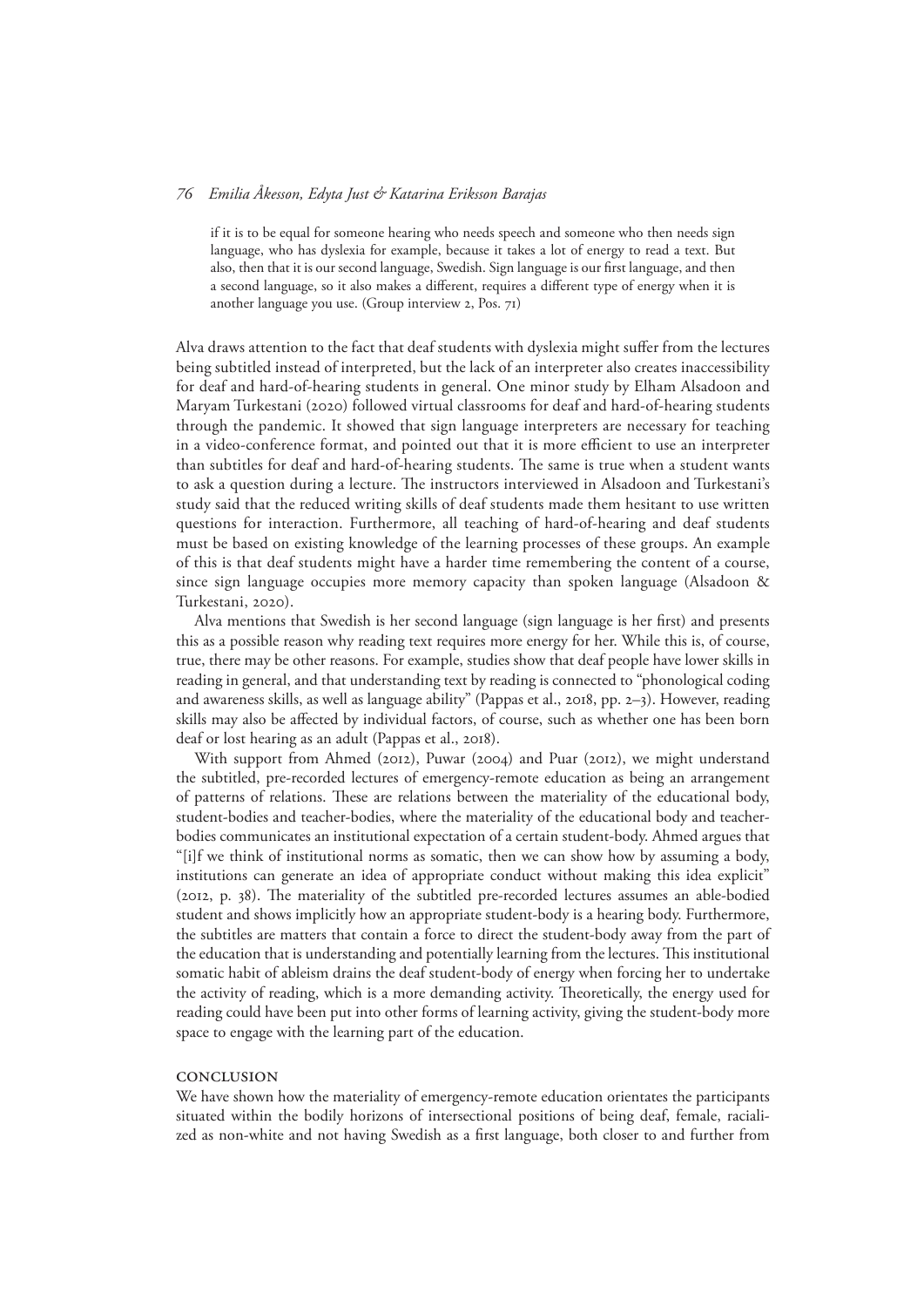various parts of their teacher education. The examples discussed show how these orientations are sometimes fleeting and momentary, as with Naima's experience of the relief of the emergency-remote education, and sometimes stand for more stable and long-term experiences, as existing structures are amplified by the remote mode. The examples also show how what might seem to be minor details in pedagogical work may have an impact on some students in a more wide-ranging manner.

We do not see the productive outcomes of the emergency-remote education, such as relief, or the more troubling outcomes, such as inaccessibility, as arguments for or against remote education. Rather, these orientating movements should be understood as indicators of how teacher education in particular and higher education in general can develop. One concrete suggestion could be conducting education for teacher educators on issues related to somatic intersectional norms – for example, this could be integrated in higher education pedagogy courses. Another suggestion might be to provide funding for recurring spaces and platforms for teacher educators to reflect on pedagogical topics related to emotions, corpomateriality and student needs. The analysis furthermore allows us to conclude that university organizations must work harder to obtain greater resources in order to make space to reflect on how to integrate practices in teaching that support equal access to the educational spaces of universities. We must ask ourselves as teachers, university organizations and politicians how we can equally facilitate learning experiences, i.e., an orientation towards all parts of the education for all students at all times.

# Författarpresentation

**Emilia Åkesson** är doktorand i pedagogik vid Institutionen för beteendevetenskap och lärande, Linköpings universitet och undervisar på lärarutbildningen. Emilia har en lärarexamen från Södertörns högskola och en masterexamen i genusvetenskap från Linköpings universitet. ORCID-id: 0000-0002-1091-7678

**Edyta Just** är docent och universitetslektor samt chef och samordnare för InterGender Consortium på Tema Genus vid institutionen Tema, Linköpings universitet. Edyta Just har en examen i statsvetenskap (MA) från Lodz University, Polen och en examen i genusstudier (PhD) från Utrecht University, Nederländerna. Expertområden: Genusstudier, Pedagogik, Filosofi, Kulturstudier av vetenskap och teknik, speciellt inom neurovetenskap, och Medicinsk Humaniora. ORCID-id: [0000-0002-4865-2660](https://eur01.safelinks.protection.outlook.com/?url=https%3A%2F%2Forcid.org%2F0000-0002-4865-2660&data=04%7C01%7Cemilia.akesson%40liu.se%7C55aa3e320b3e4f890e6a08d987217b3d%7C913f18ec7f264c5fa816784fe9a58edd%7C0%7C0%7C637689400132972898%7CUnknown%7CTWFpbGZsb3d8eyJWIjoiMC4wLjAwMDAiLCJQIjoiV2luMzIiLCJBTiI6Ik1haWwiLCJXVCI6Mn0%3D%7C1000&sdata=nMFgLhbMwGaR6k6aSaq3Z5RcmIPt1uwxf0ho6XuuoqM%3D&reserved=0)

**Katarina Eriksson Barajas**, professor i pedagogik med inriktning mot didaktik, Institution för beteendevetenskap och lärande vid Linköpings universitet, forskar bland annat om fiktion som didaktiskt redskap i professionsutbildning (lärar-, läkar- och polisutbildning) samt om genus i utbildning. Hon undervisar vid lärarutbildningen samt vid Didacticum, Linköpings universitets centrum för pedagogisk och didaktisk utveckling av universitetets utbildning och undervisning. ORCID-id[: 0000-0003-2822-4789](https://eur01.safelinks.protection.outlook.com/?url=http%3A%2F%2Forcid.org%2F0000-0003-2822-4789&data=04%7C01%7Cemilia.akesson%40liu.se%7C712f42616a3646660f5708d98fb44b96%7C913f18ec7f264c5fa816784fe9a58edd%7C0%7C0%7C637698826781246466%7CUnknown%7CTWFpbGZsb3d8eyJWIjoiMC4wLjAwMDAiLCJQIjoiV2luMzIiLCJBTiI6Ik1haWwiLCJXVCI6Mn0%3D%7C1000&sdata=%2FaODoaK1lgDGXyIKmEZtE2JUqIufYhvnBYSk66xxIqU%3D&reserved=0)

# **REFERENCES**

Ahmed, S. (2006). *Queer phenomenology: Orientations, objects, others*. Duke University Press.

- Ahmed, S. (2010). *The promise of happiness*. Duke University Press.
- Ahmed, S. (2012). *On being included: Racism and diversity in institutional life*. Duke University Press.
- Ahmed, S. (2014). Mixed orientations. *Subjectivity*, *7*(1), 92–109.<https://doi.org/10.1057/sub.2013.22>
- Alsadoon, E., & Turkestani, M. (2020). Virtual Classrooms for Hearing-impaired Students during the Coronavirus COVID-19 Pandemic. *Revista Romaneasca pentru Educatie Multidimensionala*, *12*, 1–8. <https://doi.org/doi.org/10.18662/rrem/12.1sup2/240>